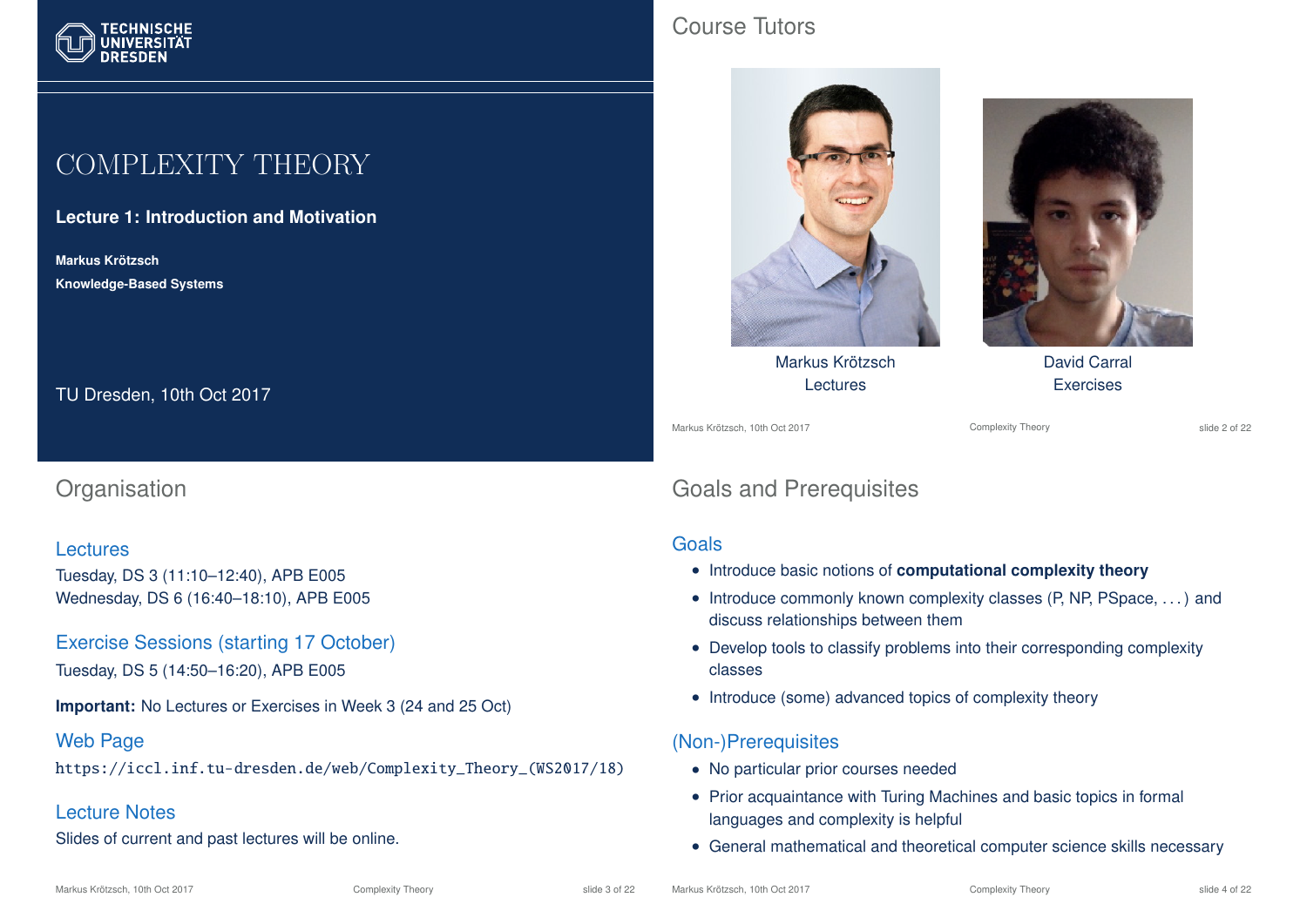# Reading List

- **Michael Sipser: Introduction to the Theory of Computation, International Edition; 3rd Edition; Cengage Learning 2013**
- Sanjeev Arora and Boaz Barak: **Computational Complexity: A Modern Approach**; Cambridge University Press 2009
- Michael R. Garey and David S. Johnson: **Computers and Intractability**; Bell Telephone Laboratories, Inc. 1979
- Erich Grädel: **Complexity Theory**; Lecture Notes, Winter Term 2009/10
- John E. Hopcroft and Jeffrey D. Ullman: **Introduction to Automata Theory, Languages, and Computation**; Addison Wesley Publishing Company 1979
- Neil Immerman: **Descriptive Complexity**; Springer Verlag 1999
- Christos H. Papadimitriou: **Computational Complexity**; 1995 Addison-Wesley Publishing Company, Inc

Markus Krötzsch, 10th Oct 2017 **Complexity Theory** Complexity Theory slide 5 of 22

# Examples

### Example 1.2 (Shortest Path Problem)

Given a weighted graph and two vertices *s*, *t*, find the shortest path between *s* and *t*.

Easily solvable using, e.g., Dijkstra's Algorithm.

## Example 1.3 (Longest Path Problem)

Given a weighted graph and two vertices *s*, *t*, find the **longest** path between *s* and *t*.

No efficient algorithm known, and believed to not exist. (i.e., this problem is **NP-hard**)

#### **Observation**

Difficulty of a problem is hard to assess

# Computational Problems are Everywhere

#### Example 1.1

- What are the factors of 54,623?
- What is the shortest route by car from Berlin to Hamburg?
- My program now runs for two weeks. Will it ever stop?
- Is this C<sub>++</sub> program syntactically correct?

#### **Clear**

Computational Problems are ubiquitous in our everyday life! And, depending on what we want to do, those problems either need to be **easily solvable** or **hardly solvable**.

#### Approach to problems:

[T]he way is to avoid what is strong, and strike at what is weak.

#### (Sun Tzu: The Art of War, Chapter 6: Weak Points and Strong)

Markus Krötzsch, 10th Oct 2017 **Complexity Theory** Complexity Theory slide 6 of 22

# Measuring the Difficulty of Problems

#### **Question**

How can we measure the complexity of a problem?

#### Approach

Estimate the resource requirements of the "best" algorithm that solves this problem.

Typical Resources:

- Running Time
- Memory Used

#### **Note**

To assess the complexity of a problem, we need to consider **all possible algorithms** that solve this problem.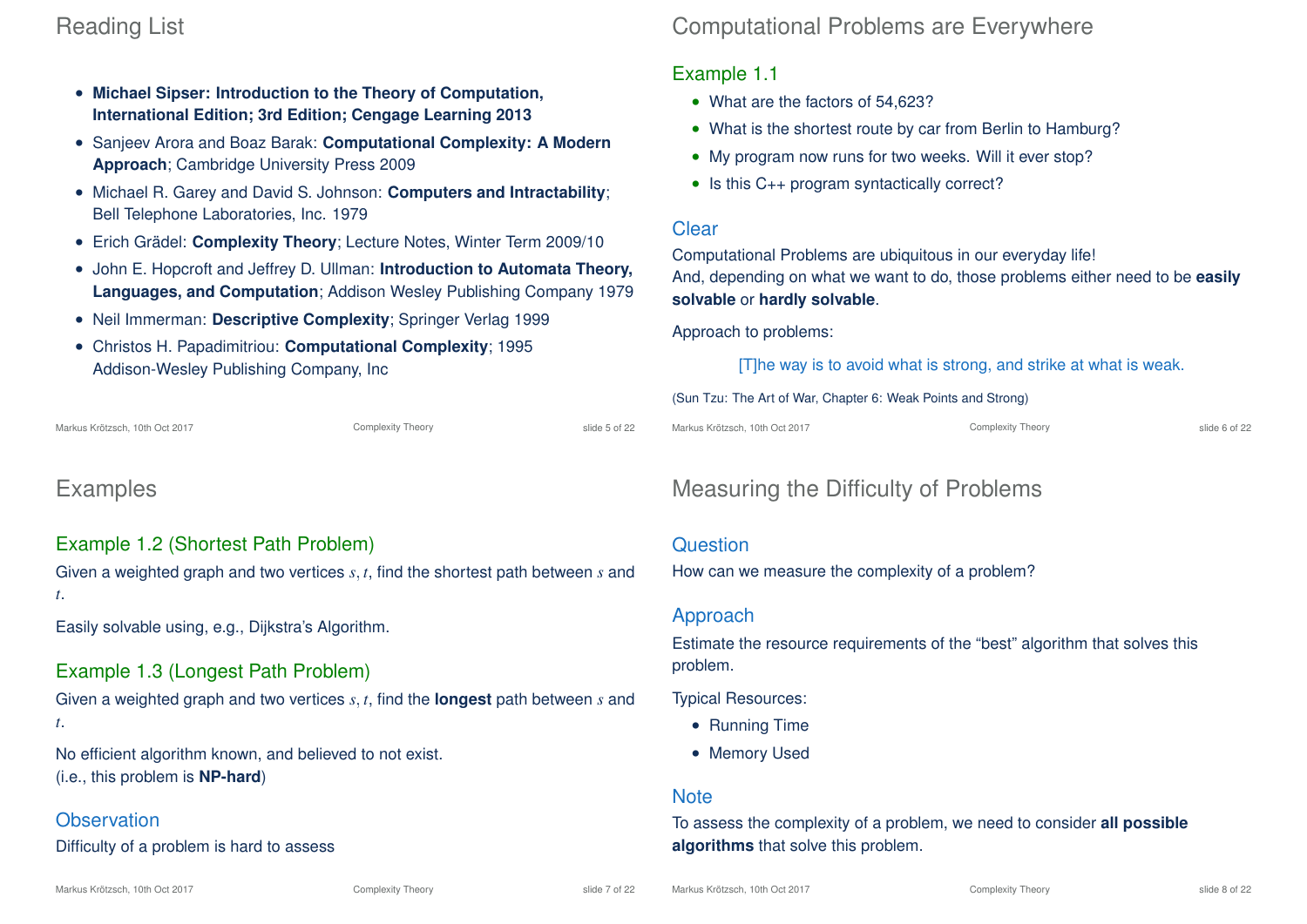## Problems

## What actually is . . . a Problem?

(Decision) Problems are **word problems** of particular languages.

## Example 1.4

"Problem: Is a given graph connected?" will be modeled as the word problem of the language

 $GCONN := \{ \langle G \rangle \mid G$  is a connected graph  $\}$ .

Then for a graph *G* we have

*G* is connected  $\iff$   $\langle G \rangle \in$  GCONN.

### **Note**

The notation  $\langle G \rangle$  denotes a suitable encoding of the graph  $G$  over some fixed alphabet (e.g., { 0, 1 }).

Markus Krötzsch, 10th Oct 2017 **Complexity Theory** Complexity Theory slide 9 of 22

Markus Krötzsch, 10th Oct 2017 Complexity Theory slide 10 of 22

# Avoid What is Strong

Suppose we are given a language L and a word *w*.

### **Question**

Does there need to exist **any** algorithm that decides whether  $w \in \mathcal{L}$ ?

## Answer

No. Some problems are **undecidable**.

## Example 1.5

- The Halting Problem of Turing machines
- The Entscheidungsproblem (Is a mathematical statement true?)
- Finding the lowest air fare between two cities  $(\rightarrow$  Reference)
- Deciding syntactic validity of  $C_{++}$  programs ( $\rightarrow$  Reference)

# Avoid: Suppose from now on all problems we consider to be decidable.

# Algorithms

# What actually is . . . an Algorithm?

Different approaches to formalize the notion of an "algorithm"

- Turing Machines
- Lambda Calculus
- $\bullet$  *u*-Recursion
- $\bullet$  . . .



# Time and Space

## **Drawback**

Measuring running time and memory requirements depends highly on the **machine**, and not so much on the **problem**.

### Resort

Measure time and space only **asymptotically** using **Big-**O-Notation:

 $f(n) = O(g(n)) \iff f(n)$  "asymptotically bounded by"  $g(n)$ 

More formally:

$$
f(n) = O(g(n)) \iff \exists c > 0 \ \exists n_0 \in \mathbb{N} \ \forall n > n_0 : f(n) \leq c \cdot g(n).
$$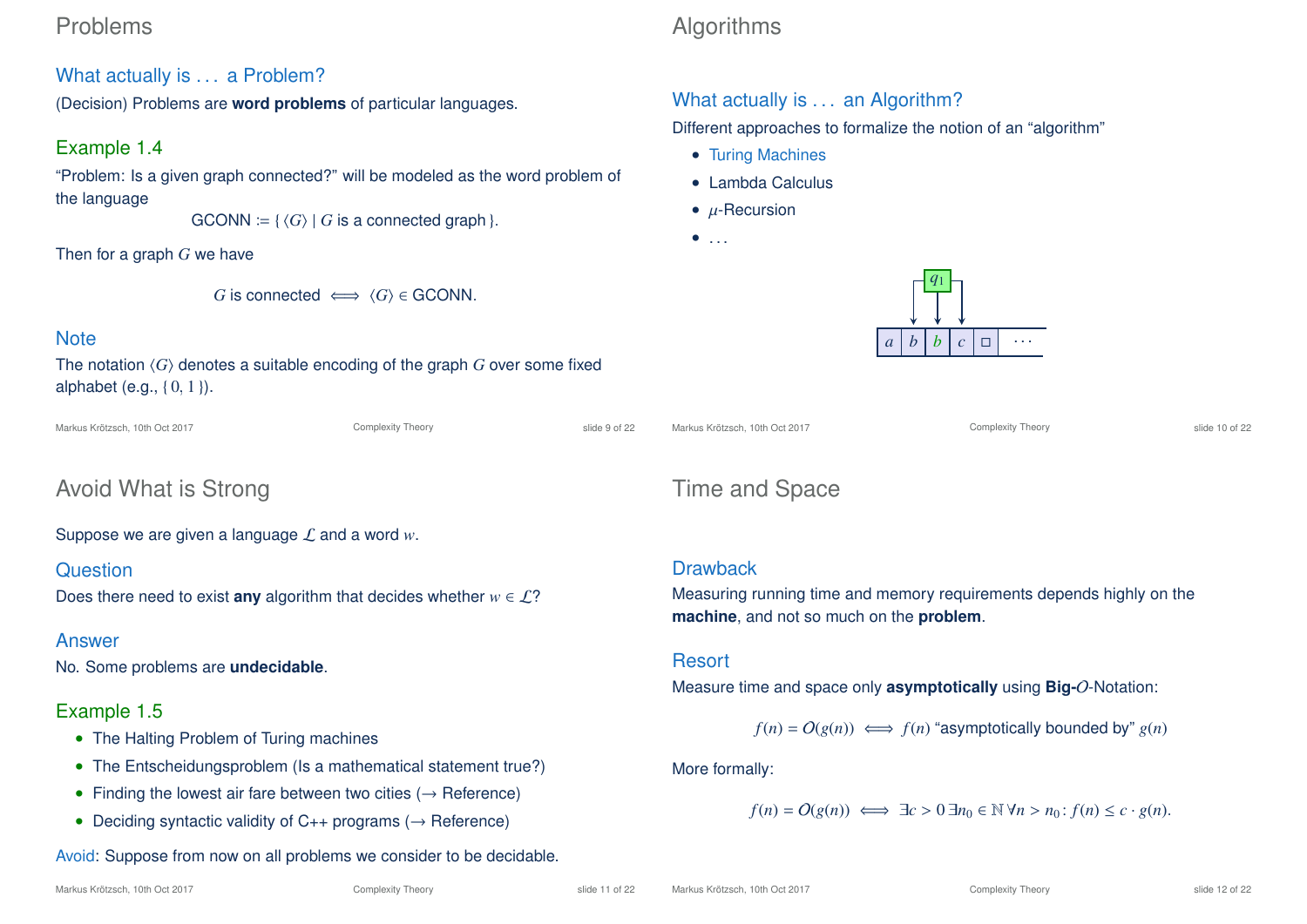## Big-O-Notation

### Example 1.6

 $100n^3 + 1729n = O(n^4)$ :



# Even more abstraction

### Approach

Divide decision problems into the "quality" of their fastest algorithms:

- P is the class of problems **solvable in polynomial time**
- PSpace is the class of problems **solvable in polynomial space**
- ExpTime is the class of problems **solvable in exponential time**
- L is the class of problems **solvable in logarithmic space** (apart from the input)
- NP is the class of problems **verifiable in polynomial time**
- NL is the class of problems **verifiable in logarithmic space**

### And many more!

 $\oplus$ P, #P, AC, AC $^0$ , ACC0, AM, AP, APSpace, BPL, BPP, BQP,  $_{\mathsf{co}}$ NP, E, Exp, FP, IP, MA, MIP, NC, NExpTime, P/poly, PH, PP, PSpace, RL, RP,  $\Sigma_i^{\text{D}}$  $i<sup>p</sup>$ , TISP(*T*(*n*), *S*(*n*)), ZPP, . . .

# Complexity of Problems

## Approach

The **time (space) complexity** of a problem is the asymptotic running time of a fastest (least memory consumptive) algorithm that solves the problem.

#### Problem

Still too difficult . . .

## Example 1.7 (Traveling Salesman Problem)

Given a weighted graph, find the shortest simple path visiting every node.

- Best known algorithm runs in time  $O(n^22^n)$ (Bellman-Held-Karp algorithm)
- Best known lower bound is O(*n* log *n*)

#### Exact complexity of TSP unknown.

Markus Krötzsch, 10th Oct 2017 Complexity Theory slide 14 of 22

# Strike at What is Weak

## Approach (cf. Cobham–Edmonds Thesis)

The problems in P are "tractable" or "efficiently solvable" (and those outside not)

## Example 1.8

The following problems are in P:

- Shortest Path Problem
- Satisfiability of Horn-Formulas
- Linear Programming
- Primality

### **Note**

The Cobham-Edmonds-Thesis is only a **rule of thumb**: there are (practically) tractable problems outside of P, and (practically) intractable problems in P.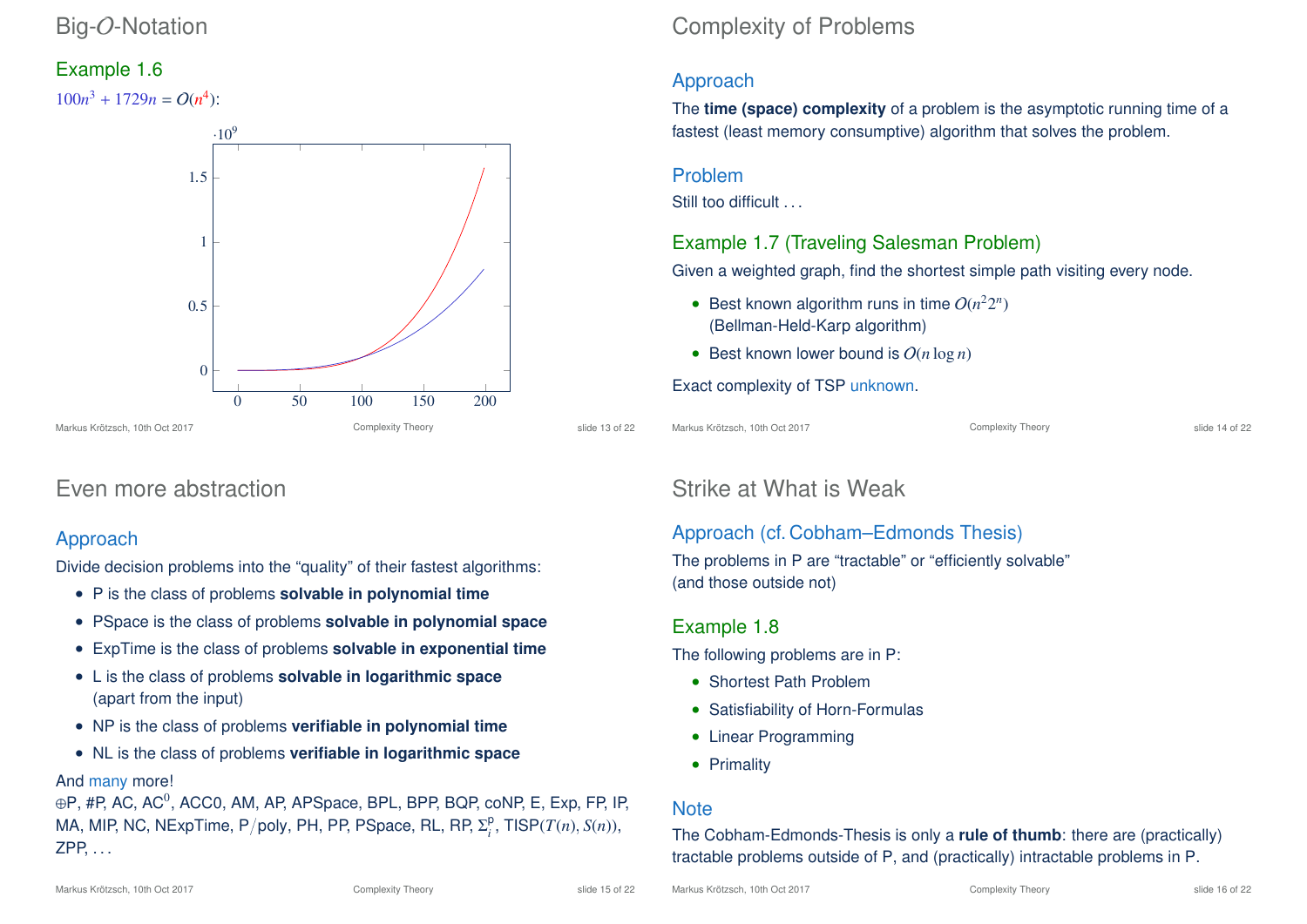## Friend or Foe?

#### **Caveat**

It is not known how big P is. In particular, it is unknown whether  $P \neq NP$  or not.

### Approach

Try to find out which problems in a class are at least as hard as others. **Complete** problems are then the hardest problems of a class.

### Example 1.9

Satisfiability of propositional formulas is **NP-complete**: if we can efficiently decide whether a propositional formula is satisfiable, we can solve **any** problem in NP efficiently.

But: we still do not know whether we can or cannot solve satisfiability efficiently. We only know it will be difficult to find out . . .

Markus Krötzsch, 10th Oct 2017 **Complexity Theory** Complexity Theory slide 17 of 22

## Learning Goals

- Get an overview over the foundations of Complexity Theory
- Gain insights into advanced techniques and results in Complexity Theory
- Understand what it means to "compute" something, and what the strengths and limits of different computing approaches are
- Get a feeling of how hard certain problems are, and where this hardness comes from
- Appreciate how very little we actually know about the computational complexity of many problems

# Live Survey: Student Haves and Wants



# Lecture Outline (1)

- **Turing Machines** (Revision) Definition of Turing Machines; Variants; Computational Equivalence; Decidability and Recognizability; Enumeration
- **Undecidability**

Examples of Undecidable Problems; Mapping Reductions; Rice's Theorem; Recursion Theorem

• **Time Complexity**

Measuring Time Complexity; Many-One Reductions; Cook-Levin Theorem; Time Complexity Classes (P, NP, ExpTime); NP-completeness; pseudo-NP-complete problems

• **Space Complexity**

Space Complexity Classes (PSpace, L, NL); Savitch's Theorem; PSpace-completeness; NL-completeness; NL = coNL